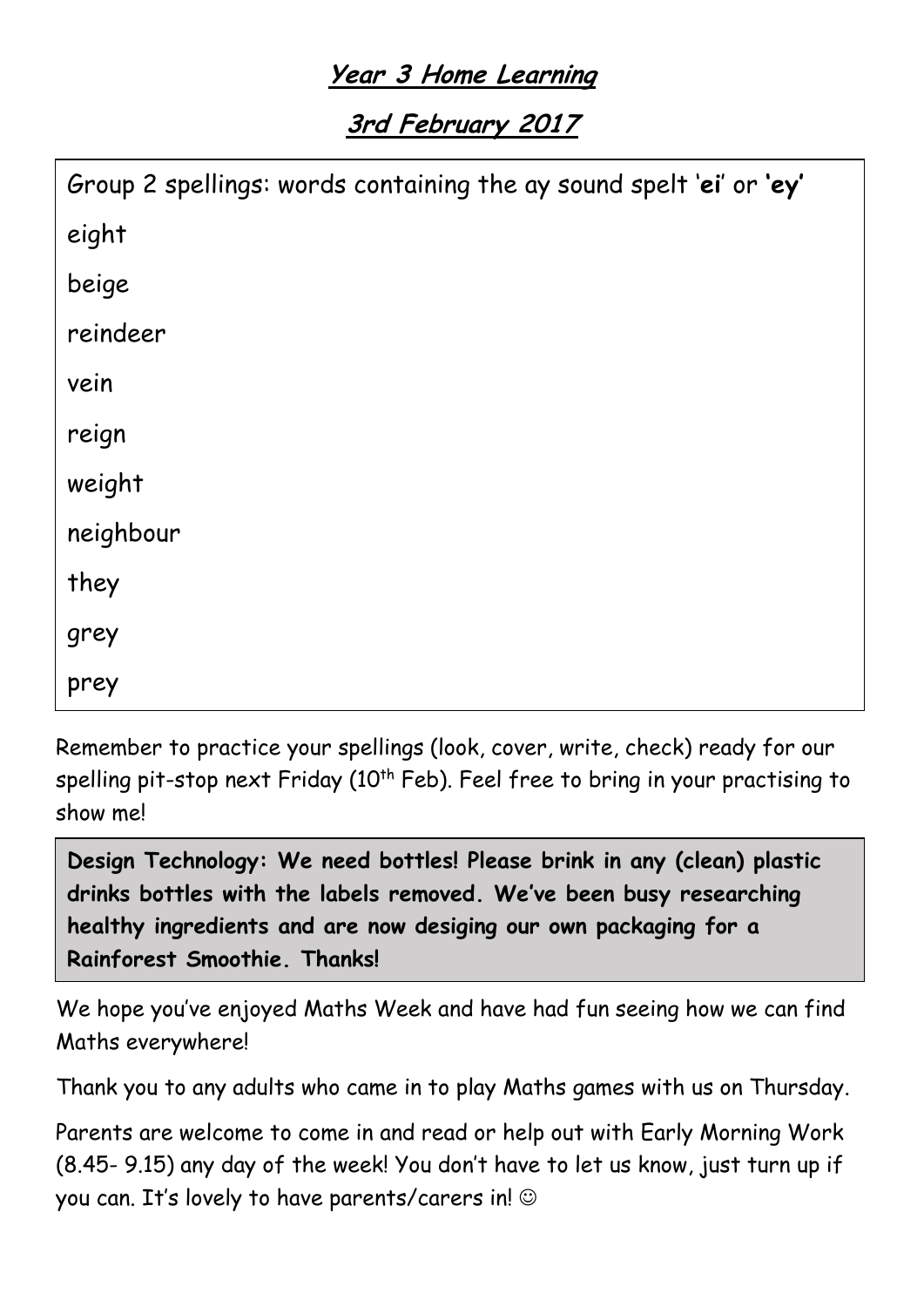## **Year 3 Home Learning**

**3rd February 2017**

| Group 1 spellings: words containing the ie split digraph sound |
|----------------------------------------------------------------|
| chime                                                          |
| dine                                                           |
| fine                                                           |
| inside                                                         |
| mine                                                           |
| $\frac{pine}{p}$                                               |
| prize                                                          |
| rise                                                           |
| time                                                           |
| vine                                                           |

Remember to practice your spellings (look, cover, write, check) ready for our spelling pit-stop next Friday ( $10<sup>th</sup>$  Feb). Feel free to bring in your practising to show me!

**Design Technology: We need bottles! Please brink in any (clean) plastic drinks bottles with the labels removed. We've been busy researching healthy ingredients and are now desiging our own packaging for a Rainforest Smoothie. Thanks!**

We hope you've enjoyed Maths Week and have had fun seeing how we can find Maths everywhere!

Thank you to any adults who came in to play Maths games with us on Thursday.

Parents are welcome to come in and read or help out with Early Morning Work (8.45- 9.15) any day of the week! You don't have to let us know, just turn up if you can. It's lovely to have parents/carers in!